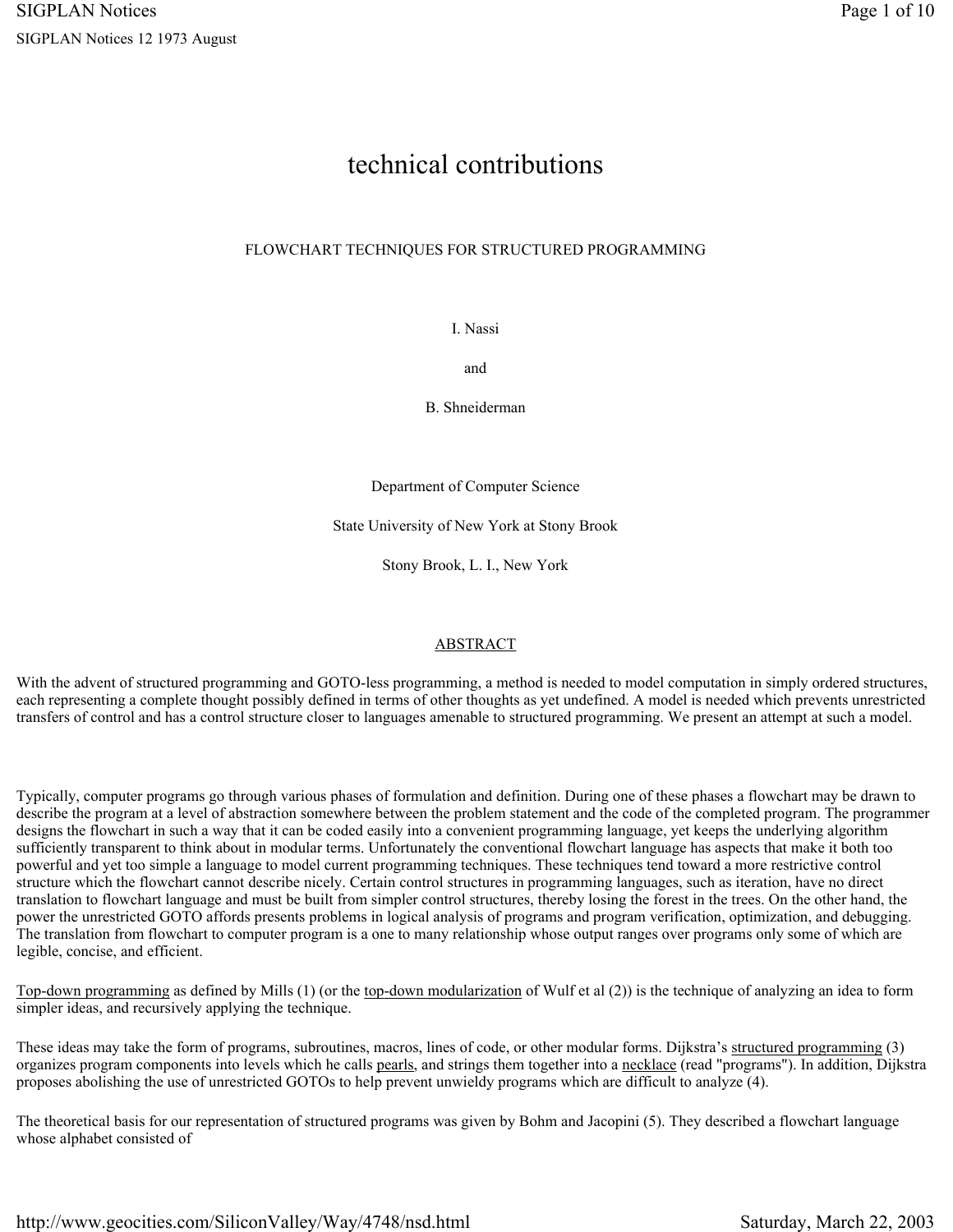

and then proceeded to prove that any program written in that language could also be written in a modified

subset of that language whose alphabet consists only of



and interpreted processes on a Boolean stack:

 $K(v, w) = w$ 

 $T(w) = (t, w)$ 

 $F(w) = (f, w)$ 

ω  $(v, w) = v v \varepsilon \{t, f\}$ 

Note that any program in the subset language is a program in the flowchart language, and that no arbitrary transfers of control are permitted or even necessary.

http://www.geocities.com/SiliconValley/Way/4748/nsd.html Saturday, March 22, 2003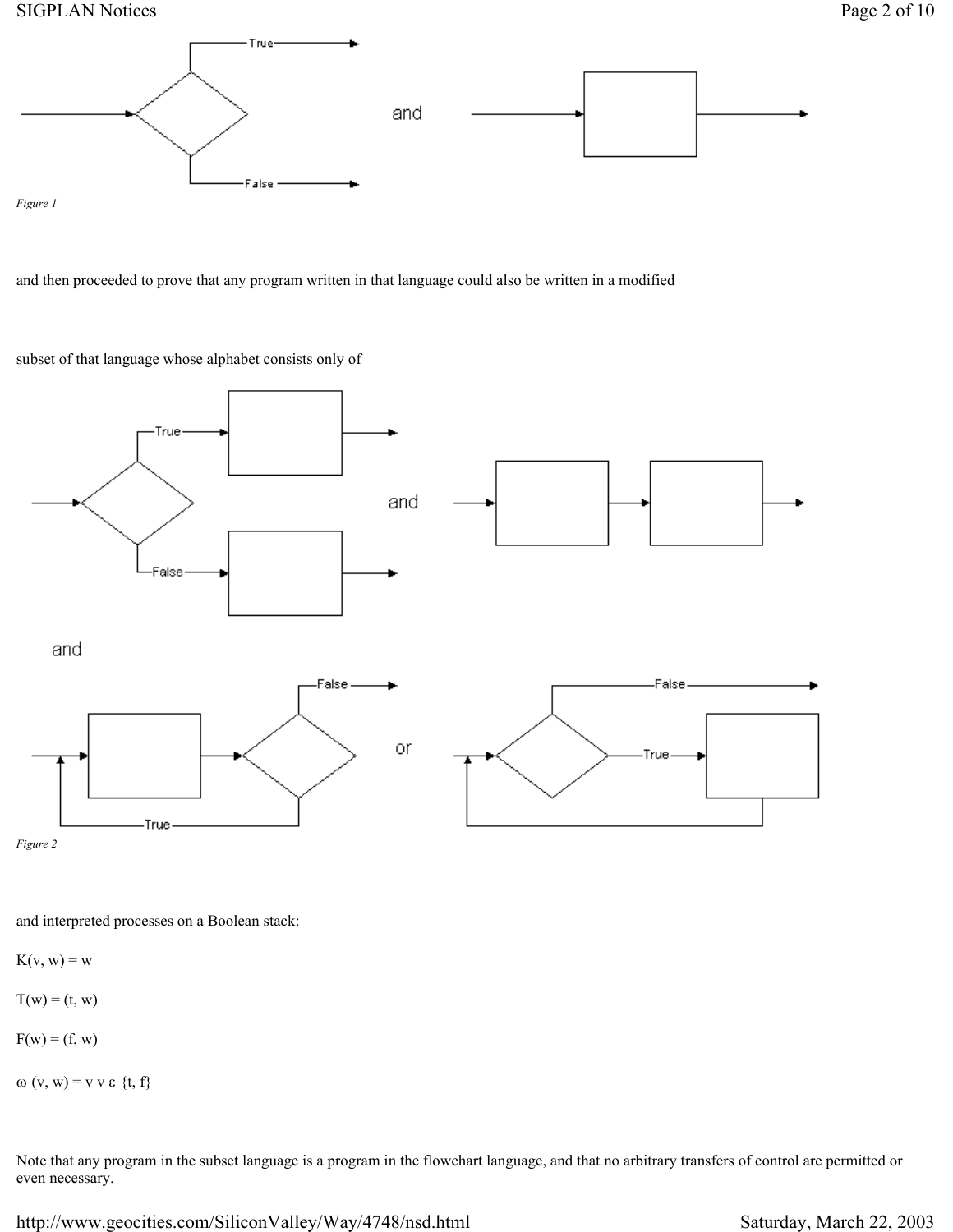#### SIGPLAN Notices Page 3 of 10

Their method of normalization, although constructive, suffered from the fact that it produced obscure programs due to the introduction of Booleans whose use was strictly overhead. It was argued (4) that this sort of normalization should be an integral part of the thought processes that contribute to writing a program, i.e. it should be done a priori.

With the advent of structured programming, top-down programming, and GOTO-free programming, a method is needed to model computation in simply ordered structures, each representing a complete thought possibly defined in terms of other thoughts as yet undefined.

We propose a flowchart language whose control structure is closer to that of languages amenable to structured programming. Its main advantages over the conventional flowchart language are:

- 1. The scope of iteration is well defined and visible.
- 2. The scope of IF-THEN-ELSE clauses is well defined and visible; moreover, the conditions on process boxes embedded within compound conditionals can be easily seen from the diagram.
- 3. The scope of local and global variables is immediately obvious.
- 4. Arbitrary transfers of control are impossible.
- 5. Complete thought structures can and should fit on no more than one page (i.e. no off-page connectors).
- 6. Recursion has a trivial representation.

Any set of flowchart symbols must represent the basic control operations that are available to the programmer. Certainly, the process, iteration, and decision functions are such basic operations. In addition we include a BEGIN-END symbol for representing block structure and for performing some of the functions of the START and END blocks in earlier flowcharting systems. These four symbols provide a notational basis for representing most operations, but additional symbols and concepts will be introduced later to improve the practicality and generality of the notation.

Combinations of the four basic symbols may be made to form structures, all of which are labeled and are rectangular in shape. The absence of any representation for the branch instruction forces the user to design programs in a structured manner free from branch instructions.

The process symbol (figure 3) is used to represent assignment, input/output statements as well as procedure calls and returns. Additional notation may be introduced to distinguish between these three classes of statements. The shape of the process symbol is rectangular but its particular dimensions may be chosen at the user's convenience. It should be clear that whenever a process symbol occurs, an entire structure could be put in its place. A labeled process symbol standing alone is a structure.

| Figure 3 |  |  |
|----------|--|--|

The decision symbol (figure 4) is used to represent the IF-THEN-ELSE statement found in PL/I, ALGOL, and similar languages. The central triangle contains a Boolean expression, the left and right triangles contain a T or an F (or other notation) to represent the possible outcomes and the process symbols contain the sequence of operations to be performed depending on the outcome of the test.

| <b>True</b>         | R2<br>False         |
|---------------------|---------------------|
| <b>ITHEN CLAUSE</b> | <b>IELSE CLAUSE</b> |

The iteration symbol (figure 5) is used to represent looping statements such as the DO WHILE statement of PL/I or the FOR statement of ALGOL. The body of the iteration is a structure of arbitrary complexity. The form of the iteration symbol has the advantage that it clearly shows the scope of the iteration. The left-hand portion of the symbol provides a path to follow if the required number of iterations has been completed (or some condition terminates the iteration). Nested iterations are easily represented by nesting the symbol as many times as necessary (see Example 2).

*Figure 4*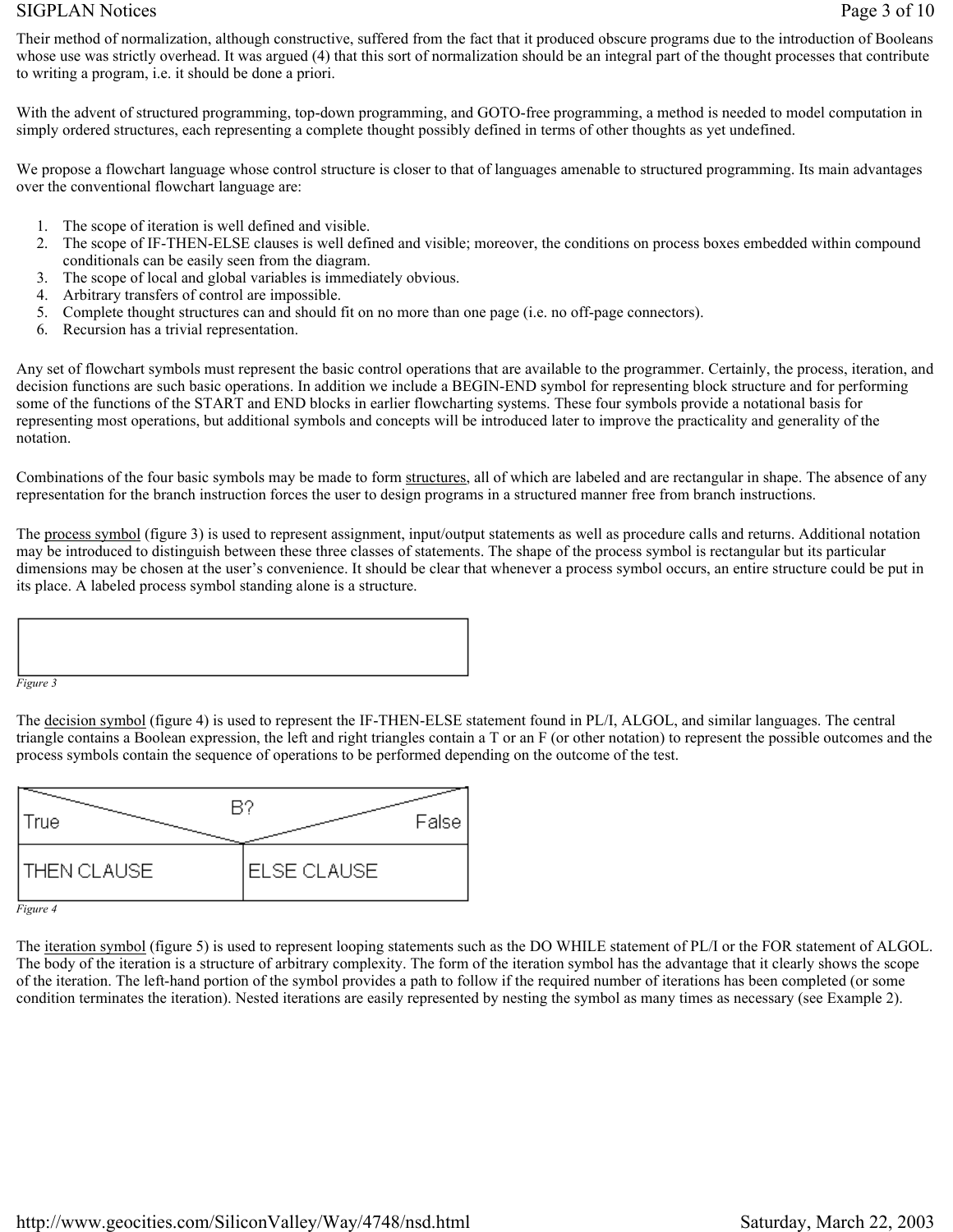| DO CLAUSE   |  |  |
|-------------|--|--|
|             |  |  |
|             |  |  |
|             |  |  |
|             |  |  |
| <b>BODY</b> |  |  |
|             |  |  |
|             |  |  |
|             |  |  |
|             |  |  |

*Figure 5* 

The BEGIN-END symbol (figure 6) is used to represent the BEGIN-END pair as found in ALGOL or PL/I. This symbol is akin to the brackets that many programmers draw in the left margin of their programs to indicate nested groups of statements. This technique enables the programmer to easily recognize the scope of his declarations and the logical structures in his program. The body of the BEGIN-END symbol is a structure of an arbitrary complexity.

|          | <b>BEGIN</b> |
|----------|--------------|
|          | <b>BODY</b>  |
| Figure 6 | <b>END</b>   |

Example 1 The structure in figure 7 represents a simple program to calculate the factorial of a non-negative integer N using an iterative approach.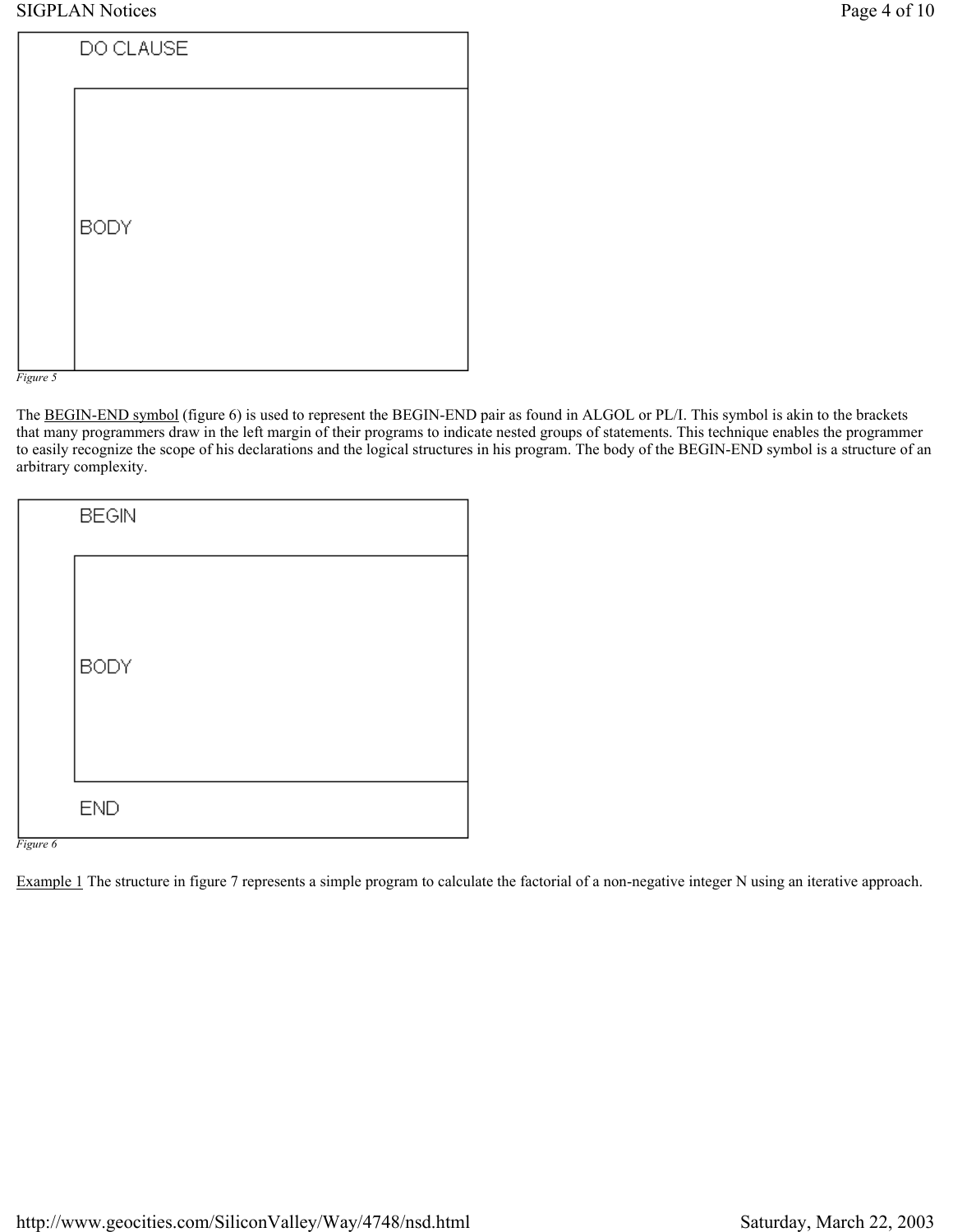# NFACT(N)



*Figure 7*

Example 2 The complex nesting of a standard matrix multiplication routine is embodied in the structure in figure 8.

## MATMUL



*Figure 8* 

As was mentioned earlier, a process symbol may represent a call to another structure. Recursion may be represented quite naturally by a process symbol containing the label of the structure in which the process symbol is located.

Example 3 Figure 9 represents a program to calculate the number of combinations of N items taken K at a time. The main structure for a recursive calculation of factorial.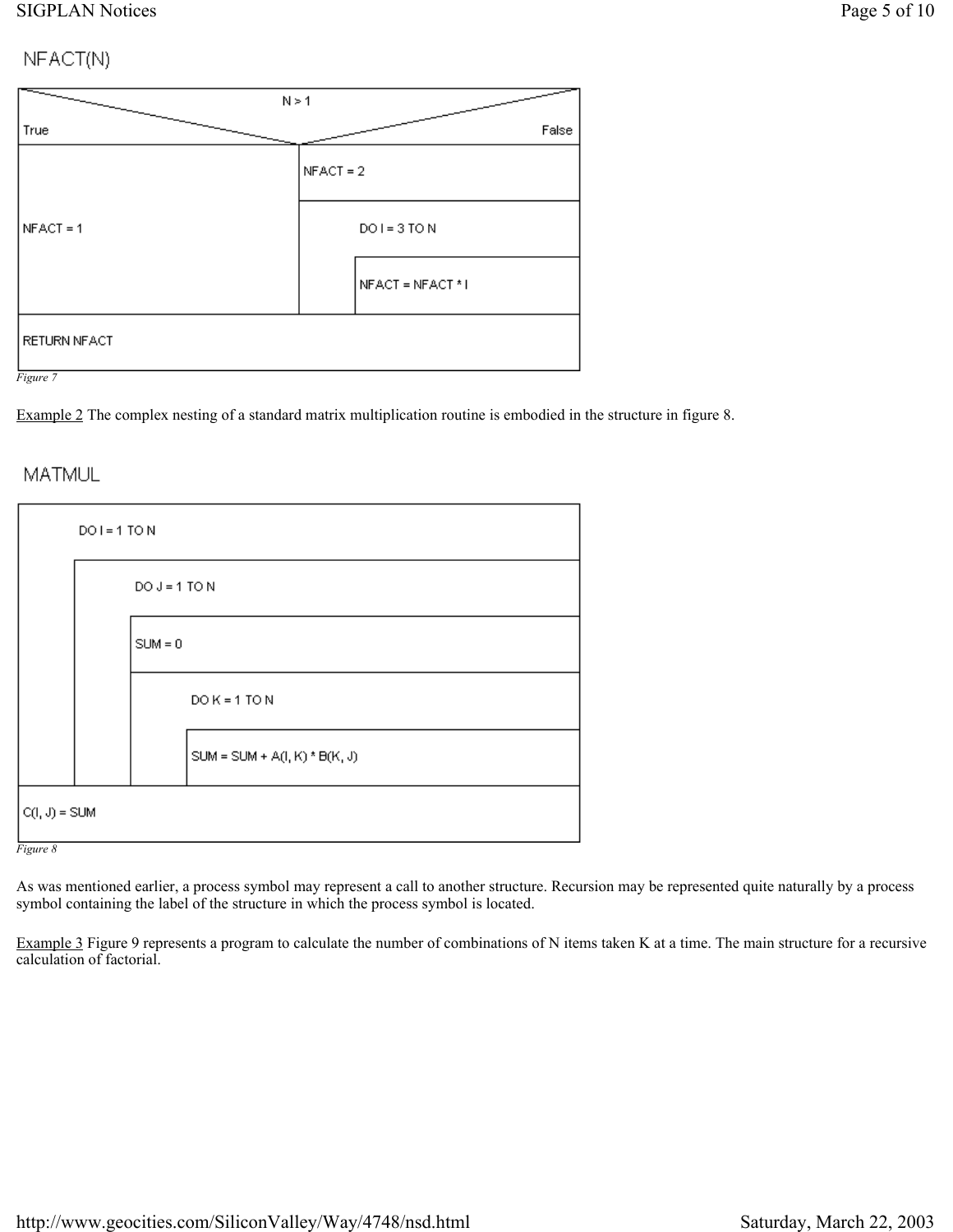## SIGPLAN Notices Page 6 of 10



*Figure 9* 

Example 4 The design of the decision symbol forces the programmer to recognize the significance of compounding IF-THEN-ELSE statements. In this example (figure 10) the logical conditions that hold for each of the seven process symbols is visually determined:

- 1. not A
- 2. not A and not B
- 3. not A and B
- 4. A and not C
- 5. A and not C and not D
- 6. A and not C and D
- 7. A and C



Not only does this notation help the programmer to think in an orderly manner, it forces him or her to do so.

*Figure 10* 

The absence of any representation of the GOTO or branch statement requires the programmer to work without it: a task which becomes increasingly easy with practice. Programmers who first learn to design programs with these symbols never develop the bad habits which other flowchart notation systems permit. The development of programs with these symbols forces a structured program and helps prevent the programmer from developing a poorly organized program.

Since no more than fifteen or twenty symbols can be drawn on a single sheet of paper, the programmer must modularize his program into meaningful sections. The temptation to use off-page connectors, which lead only to confusion, is eliminated. Finally, the ease with which a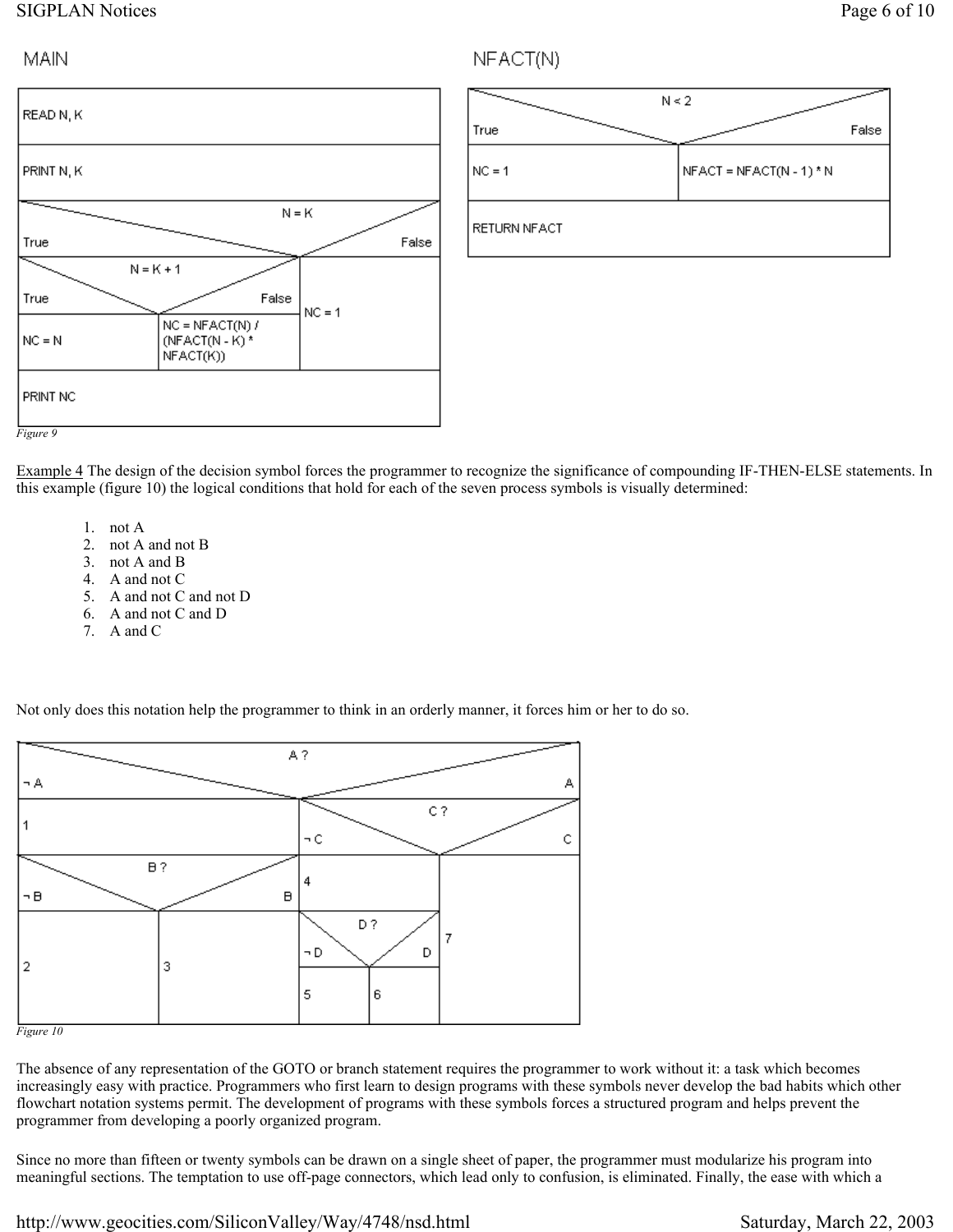## SIGPLAN Notices Page 7 of 10

structured flowchart can be translated into a structured program is pleasantly surprising.

We believe that the control structures described above are sufficient to get the flavor of the model. However, there are no strict rules regarding their use. What we have described is for the most part language independent. But in order to make the transition from flowchart to computer program more efficient, we need to express more powerful language constructs in our model.

BLISS (2, 6) and BCPL (7) are two languages for systems implementation. There is no GOTO statement in BLISS and its use in BCPL is discouraged. To compensate the desire for some kind of limited forward transfer, BLISS uses a construct whose scope is limited, name the EXIT construct (e.g. EXITBLOCK, EXITLOOP, etc.). BCPL uses the BREAK statement to terminate the smallest textually enclosing iteration, and the LOOP statement to transfer control to the point just before the test (and possible increment if it is an incremental iteration) in an iteration. To use specific language constructs like these, one might write:



*Figure 11* 

since a BREAK statement only makes sense in a conditional.

BCPL is rich in convenient control and iteration structures and provides for loop testing at the top (FOR, WHILE, and UNTIL), at the bottom (REPEATWHILE, REPEATUNTIL) and at arbitrary points within the iteration (the REPEAT and BREAK combination). The first construct was given earlier: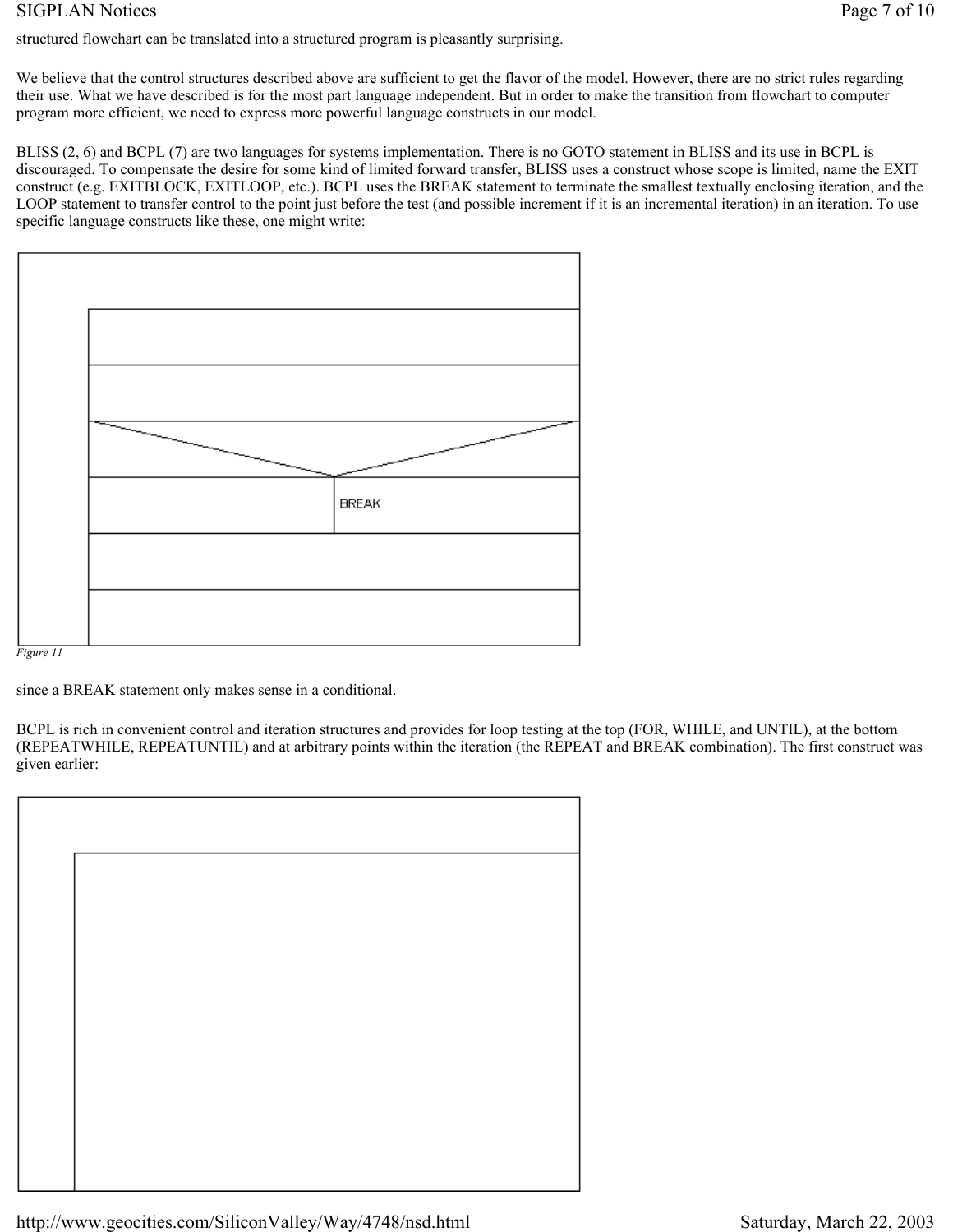## SIGPLAN Notices Page 8 of 10

*Figure 12* 



*Figure 13* 

The third is not so natural:



*Figure 14* 

Parallel processing can be represented by: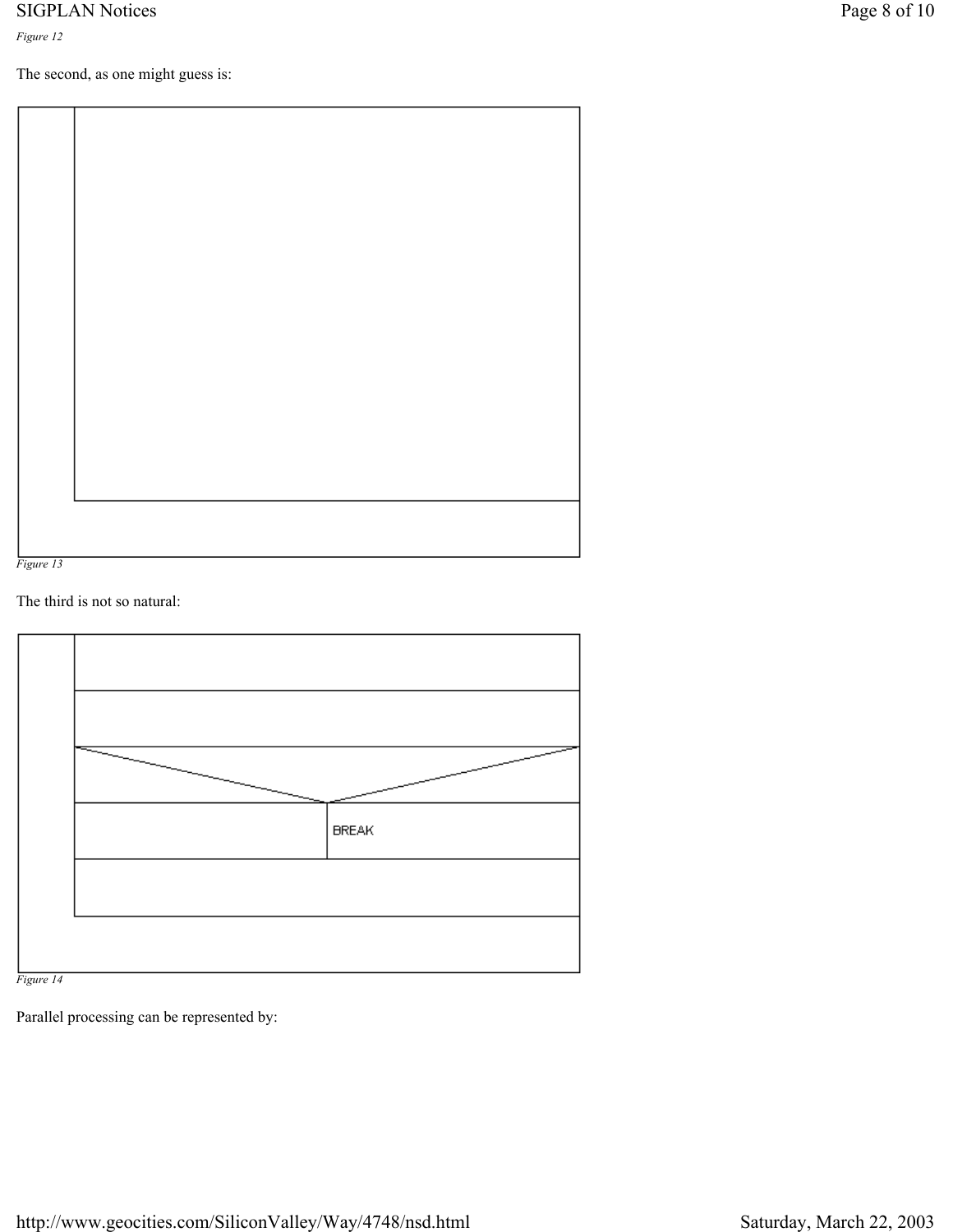

The CASE statement can be represented as:



*Figure 16* 

The point is that the model is sufficiently powerful to allow the programmer to build his own structure as he identifies patterns of other structures, or as the need arises.

Although we have not made the programmer's job any easier, and in fact more forethought may be required, we believe the benefits in debugging, self-documentation, and maintenance greatly outweigh the additional cost.

Further explorations are revolving about the context-free nature of this language. We also note that while the Contour Model nicely describes ALGOL execution, it is even a nicer description of the execution of programs written from structured flowcharts (8).

#### **REFERENCES**

http://www.geocities.com/SiliconValley/Way/4748/nsd.html Saturday, March 22, 2003